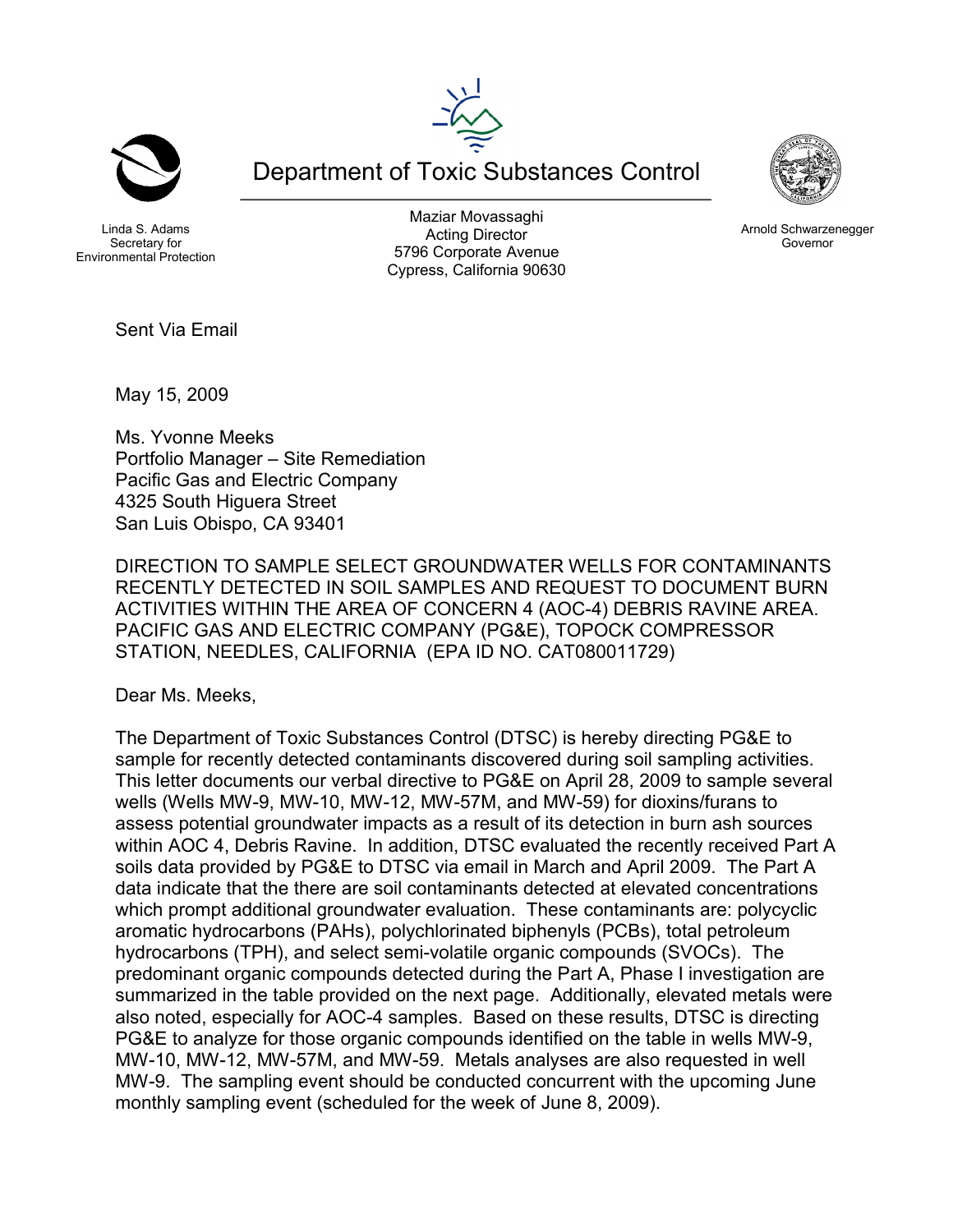According to PG&E, the initial groundwater samples for dioxin/furan analysis were collected on May 4-5, 2009 and were submitted to the laboratory for analysis on May 6, 2009. The dioxin/furans results and the results of the other analyses requested shall be provided to DTSC within 30 days of submission of the samples to the laboratory for analysis.

| <b>SOIL CONTAMINANT</b>                 | <b>LOCATION(S)</b>         | <b>DEPTH</b> |
|-----------------------------------------|----------------------------|--------------|
|                                         | <b>DETECTED</b>            |              |
| Dioxins/Furans                          | AOC <sub>4</sub>           | 0 to $4'$    |
|                                         | (only analyzed at AOC 4)   |              |
| <b>Polycyclic Aromatic Hydrocarbons</b> | AOC 4. Also AOC 1, 9,      | $0$ to $10'$ |
|                                         | 10, 11, 14                 |              |
| <b>Polychlorinated Biphenyls</b>        | AOC/SWMU 1, AOC 4, 9,      | $0$ to $6'$  |
|                                         | 10, 11, 12                 |              |
| <b>Total Petroleum Hydrocarbons</b>     | AOC 4. Also AOC/SWMU       | 0 to 10/15'  |
|                                         | 1, AOC 9, 10, 11, 14, 300B |              |
| 1-Methylnaphthalene (8270SIM)           | AOC 4, AOC 9               | $0$ to $3'$  |
| 2-Methylnaphthalene (8270SIM)           | AOC 1, AOC 4, AOC 9        | 0 to $10'$   |
| <b>Pesticides</b>                       | AOC 9, AOC 11, AOC 14      | 0 to $0.5$   |
| Bis (2-ethylhexyl) phthalate (8270C)    | AOC 4. Also AOC 1,         | $0$ to $6'$  |
|                                         | 300B                       |              |
| Naphthalene (8270SIM)                   | AOC 4, AOC 9, SWMU 1       | $0$ to $10'$ |

As a result of soil sampling activities at AOC-4 (Debris Ravine) during the last quarter of 2008, PG&E acknowledged a burn dump operation at AOC 4 by a PG&E employee named Tony. As this new information has not been documented in any PG&E submittals to DTSC, including the RFA questionnaire certified by PG&E, DTSC is requesting that a formal description of this burning operation as well as a search for additional undocumented operations that may lead to environmental impacts (e.g. debris disposal at MW-24 bench) be submitted to DTSC within 90 days of receipt of this letter. PG&E's response should include, but not be limited to, answering the following questions: What materials/wastes were burned at the Topock Compressor Station?; What years did burning occur and how often was it conducted?; Where did the burning occur and was it limited only to AOC-4? Please note that during a site visit on May 7, 2009, DTSC staff also noted a small amount of potential burn debris in the freeway road cut at the west end of AOC 14, Railroad Debris site. PG&E should also provide info on how the burning operation was conducted?; and, Was the residual ash and burn waste always left in place after burning? Answers to these questions should be similarly provided for any additional waste management activities that PG&E discovers as part of this directive. Finally, in addition to submission of this information to DTSC in a letter or report, the same information should be documented in the history of waste